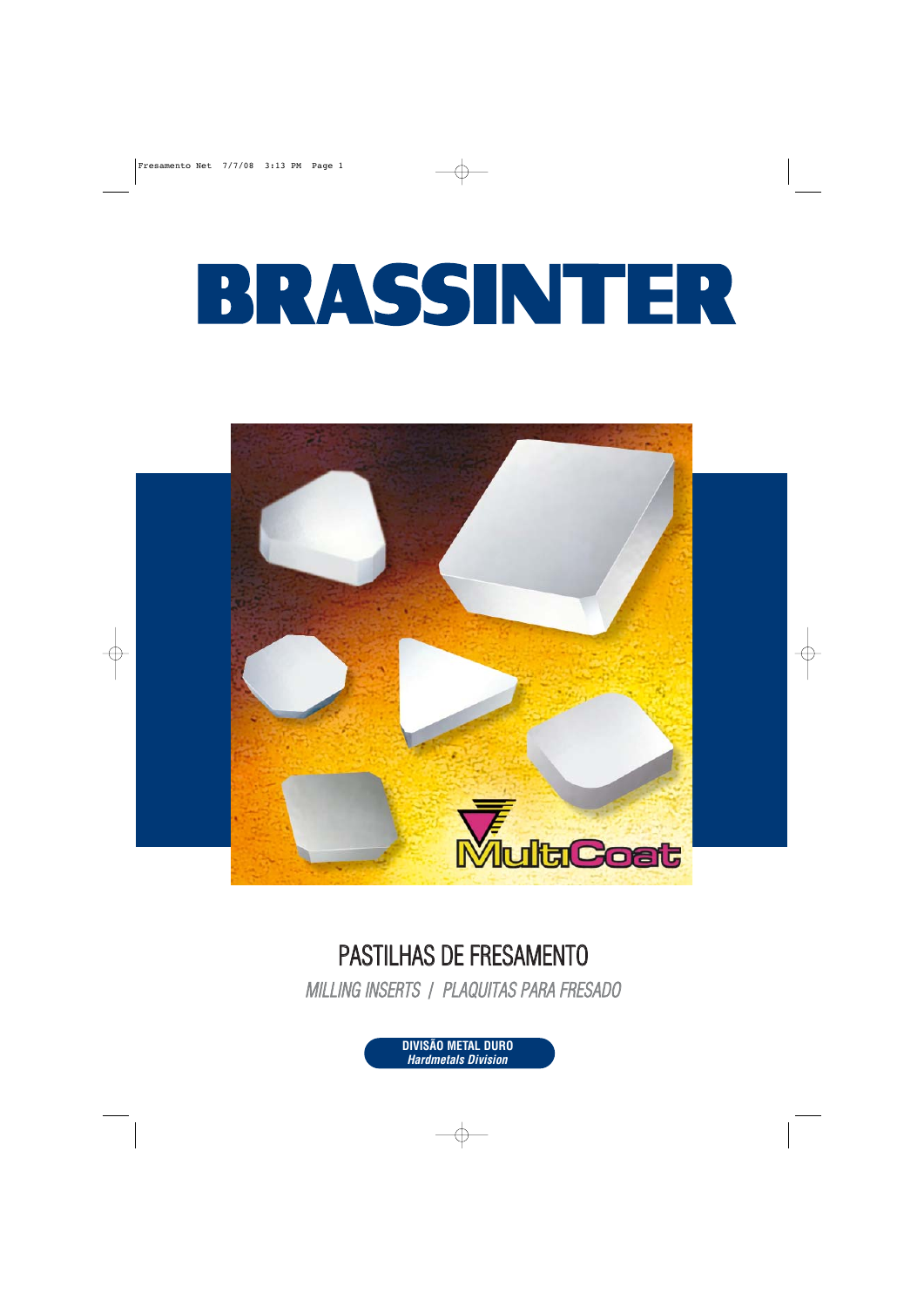MILLING INSERTS / PLAQUITAS PARA FRESADO

| (W) HPCN Alisadoras Wippers / Rascadoras | <b>Sem</b><br><b>Uncoated</b>                                                                | <b>Com</b><br>Revestimento Revestimento<br><b>Coated</b> |                          |                     |                          |                |       |  |
|------------------------------------------|----------------------------------------------------------------------------------------------|----------------------------------------------------------|--------------------------|---------------------|--------------------------|----------------|-------|--|
|                                          | <b>ISO</b>                                                                                   | <b>ANSI</b>                                              | d<br><sub>mm</sub><br>in | <sub>mm</sub><br>in | s<br><sub>mm</sub><br>in | mm<br>in       | BF 23 |  |
| ರ<br>وسيست                               | (W) HPCN 09 04 08R (W) HPC 532R 15,875 9,2<br>(W) HPCN 09 04 08L (W) HPC 532L .625 .362 .187 |                                                          |                          |                     | 4,76                     | 0,8<br>.031    |       |  |
|                                          | (W) HPCN 11 04 12R (W) HPC 633R 19,050 11,0 4,76<br>(W) HPCN 11 04 12L (W) HPC 633L .750     |                                                          |                          | .433                | .187                     | $-1,2$<br>.046 |       |  |

|   | <b>HPCN Hexagonais Positivas</b> Positive Hexagon / Hexagonales Positivas<br>Revestimento<br><b>Uncoated</b> |                |                |              |                                     |             |                        |  |                   | <b>Com</b><br><b>Revestimento</b><br><b>Coated</b> |
|---|--------------------------------------------------------------------------------------------------------------|----------------|----------------|--------------|-------------------------------------|-------------|------------------------|--|-------------------|----------------------------------------------------|
|   | <b>ISO</b>                                                                                                   | <b>ANSI</b>    | d<br>mm<br>in  | mm<br>in     | $\mathbf{s}$<br><sub>mm</sub><br>in | mm<br>in    | <b>B 25 M</b><br>BF 23 |  | MC 935<br>MC 9015 |                                                    |
| ਰ | <b>HPCN 09 04 08</b>                                                                                         | <b>HPC 532</b> | 15,875<br>.625 | 9,2<br>.362  | 4,76<br>.187                        | 0,8<br>.031 |                        |  |                   |                                                    |
|   | HPCN 11 04 12                                                                                                | <b>HPC 633</b> | 19,050<br>750  | 11.0<br>.433 | 4.76<br>.187                        | 1,2<br>.046 |                        |  |                   |                                                    |

| ADLX / APLX Paralelogramo Paralelogram / Paralelogramo | <b>Sem</b><br><b>Revestimento</b><br><b>Uncoated</b> | <b>Com</b><br><b>Revestimento</b><br><b>Coated</b> |                |               |               |              |                   |                                      |
|--------------------------------------------------------|------------------------------------------------------|----------------------------------------------------|----------------|---------------|---------------|--------------|-------------------|--------------------------------------|
|                                                        | <b>ISO</b>                                           | <b>ANSI</b>                                        | d<br>mm<br>in  | C<br>mm<br>in | s<br>mm<br>in |              | Σ<br>ಔ<br>25<br>m | MC 935<br>MC 9015<br>NC <sub>3</sub> |
| ᇰ<br>$\omega^{\circ}$                                  | ADLX 15 03 ZZR                                       | ADLX 322 ZZR                                       | 9,525<br>.375  | 15,4<br>.606  | 3,18<br>.125  | $14^{\circ}$ |                   |                                      |
| S.                                                     | APLX 20 04 ZZR                                       | APLX 433 ZZR                                       | 12,700<br>.500 | 20,5<br>.80   | 4,76<br>.187  | $11^{\circ}$ |                   |                                      |

| <b>SDLX / SPLX Quadradas Positivas Positive Square / Cuadradas Positivas</b> |                     | <b>Sem</b><br><b>Uncoated</b> | <b>Com</b><br>Revestimento Revestimento<br><b>Coated</b> |                          |                  |                         |                   |
|------------------------------------------------------------------------------|---------------------|-------------------------------|----------------------------------------------------------|--------------------------|------------------|-------------------------|-------------------|
|                                                                              | <b>ISO</b>          | <b>ANSI</b>                   | d<br>mm<br>in                                            | s<br><sub>mm</sub><br>in | $\alpha^{\circ}$ | ສ<br>25<br>$\mathsf{m}$ | MC 935<br>MC 9015 |
| $\overline{\phantom{a}}$<br>$\alpha^{\circ}$                                 | SDLX 09 03 08       | <b>SDLX 342</b>               | 9,525<br>.375                                            | 3,18<br>.125             | $14^{\circ}$     |                         |                   |
|                                                                              | <b>SPLX 1204 AD</b> | SPLX 43 AD                    | 12,700<br>.500                                           | 4,76<br>.187             | $11^{\circ}$     |                         |                   |

|   | <b>HNCN Hexagonais Negativas</b> Negative Hexagon / Hexagonales Negativas |                |                |                     |                                     |             |  |                | <b>Sem</b><br>Revestimento Revestimento<br><b>Uncoated</b> |                   | <b>Com</b><br><b>Coated</b> |  |
|---|---------------------------------------------------------------------------|----------------|----------------|---------------------|-------------------------------------|-------------|--|----------------|------------------------------------------------------------|-------------------|-----------------------------|--|
|   | <b>ISO</b>                                                                | <b>ANSI</b>    | d<br>mm<br>in  | <sub>mm</sub><br>in | $\mathbf{s}$<br><sub>mm</sub><br>in | mm<br>in    |  | BA 54<br>BF 23 |                                                            | MC 935<br>MC 9015 |                             |  |
| ᇰ | HNCN 09 04 08                                                             | <b>HNC 532</b> | 15,875<br>.625 | 9,2<br>.362         | 4.76<br>.187                        | 0,8<br>.031 |  |                |                                                            |                   |                             |  |
|   | HNCN 11 04 12                                                             | <b>HNC 633</b> | 19,050<br>750  | 11,0<br>.433        | 4.76<br>.187                        | 1,2<br>.047 |  |                |                                                            |                   |                             |  |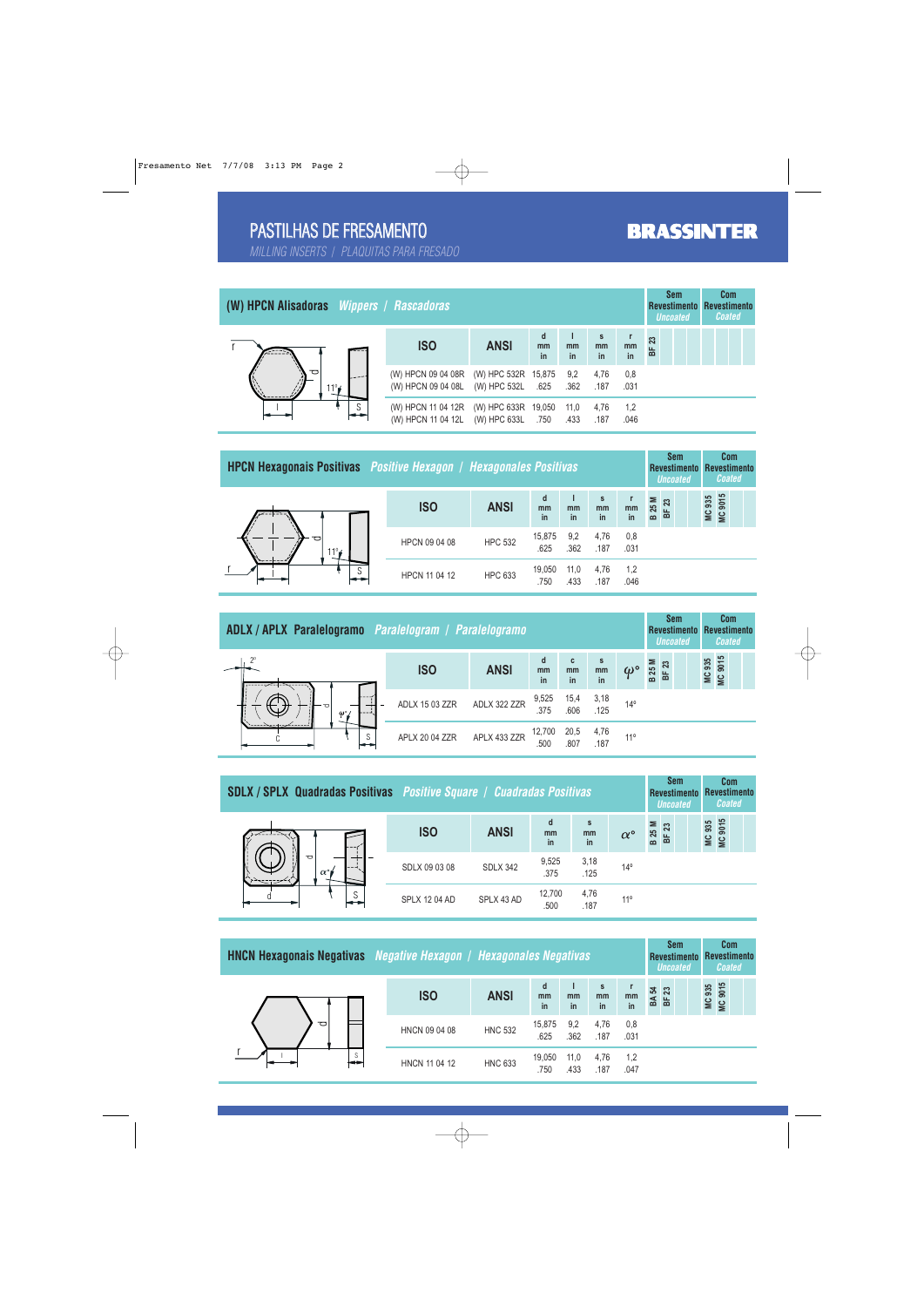MILLING INSERTS / PLAQUITAS PARA FRESADO

# **BRASSINTER**

|            | <b>TPKN Triangulares Positivas Positive Triangle / Triangulares Positivas</b> |                          |                |              |                          |               |             |                          | <b>Sem</b><br><b>Revestimento</b><br><b>Uncoated</b> | <b>Com</b><br><b>Revestimento</b><br><b>Coated</b> |  |
|------------|-------------------------------------------------------------------------------|--------------------------|----------------|--------------|--------------------------|---------------|-------------|--------------------------|------------------------------------------------------|----------------------------------------------------|--|
|            | <b>ISO</b>                                                                    | <b>ANSI</b>              | d<br>mm<br>in  | mm<br>in     | $\mathbf{s}$<br>mm<br>in | a<br>mm<br>in | mm<br>in    | <b>B 25 M</b><br>೫<br>bF |                                                      | 9015<br>MC 935<br>$rac{1}{2}$                      |  |
| 11°        | <b>TPKN 16 03 PPR</b><br><b>TPKN 16 03 PPL</b>                                | TPK 32 PPR<br>TPK 32 PPL | 9,525<br>.375  | 16,5<br>.650 | 3,18<br>.125             | 1,2<br>.047   | 1,0<br>.039 | $\bullet\quad\bullet$    |                                                      |                                                    |  |
| $60^\circ$ | <b>TPKN 22 04 PDR</b><br>TPKN 22 04 PDI                                       | TPK 43 PDR<br>TPK 43 PDL | 12.700<br>.500 | 22.0<br>.866 | 4.76<br>.187             | 1.4<br>.055   | 0.7<br>.028 | $\bullet\quad \bullet$   |                                                      |                                                    |  |

|                          |                      | <b>TPAN Triangulares Positivas Positive Triangle / Triangulares Positivas</b> |               |              |               |                       |                     |   |                   | <b>Com</b><br>Revestimento Revestimento<br><b>Coated</b> |
|--------------------------|----------------------|-------------------------------------------------------------------------------|---------------|--------------|---------------|-----------------------|---------------------|---|-------------------|----------------------------------------------------------|
| $30^\circ$<br>$30^\circ$ | <b>ISO</b>           | <b>ANSI</b>                                                                   | d<br>mm<br>in | mm<br>in     | s<br>mm<br>in | mm<br>in              | Σ<br>25<br>$\Omega$ | ಙ | MC 935<br>MC 9015 |                                                          |
| $11^{\circ}$ .           | <b>TPAN 11 03 PP</b> | TPA 22 PP                                                                     | 6,350<br>.250 | 9,8<br>.386  | 3,18<br>.125  | 0,7<br>.028           |                     |   |                   |                                                          |
|                          | <b>TPAN 16 03 PP</b> | TPA 32 PP                                                                     | 9,525<br>.375 | 14,4<br>.567 | 3.18<br>.125  | $1.2^{\circ}$<br>.047 | $\bullet$           |   |                   |                                                          |

| <b>SPEX Alisadoras Wippers / Rascadoras</b> | <b>Sem</b><br><b>Uncoated</b>      | <b>Com</b><br>Revestimento Revestimento<br><b>Coated</b> |               |                          |                     |                         |       |  |
|---------------------------------------------|------------------------------------|----------------------------------------------------------|---------------|--------------------------|---------------------|-------------------------|-------|--|
|                                             | <b>ISO</b>                         | <b>ANSI</b>                                              | d<br>mm<br>in | s<br><sub>mm</sub><br>in | <sub>mm</sub><br>in | $\mathbf b$<br>mm<br>in | BF 23 |  |
|                                             | SPEX 12 03 EDR1<br>SPEX 12 03 EDL1 | SPEX 42 EDR1 12,700<br>SPEX 42 EDL1                      | .500          | 3,18<br>.125             | 500<br>19.685       | 10,3<br>.406            |       |  |
| S                                           | SPEX 15 04 EDR1<br>SPEX 15 04 EDL1 | SPEX 53 EDR1 15,875<br>SPEX 53 EDL1                      | .625          | 4.76<br>.187             | 500<br>19.685       | 10.3<br>.406            |       |  |

| <b>SNKN Quadradas Negativas</b> Negative Square / Cuadradas Negativas |                      |                  | <b>Sem</b><br><b>Revestimento</b><br><b>Uncoated</b> | Com<br><b>Revestimento</b><br><b>Coated</b> |                         |        |                   |  |
|-----------------------------------------------------------------------|----------------------|------------------|------------------------------------------------------|---------------------------------------------|-------------------------|--------|-------------------|--|
| 51                                                                    | <b>ISO</b>           | <b>ANSI</b>      | d<br>mm<br>in                                        | s<br>mm<br>in                               | Σ<br>25<br>$\mathbf{a}$ | ಙ<br>놂 | MC 935<br>MC 9015 |  |
| $\overline{\phantom{0}}$                                              | <b>SNKN 12 04 EN</b> | SNK 43 EN        | 12,700<br>.500                                       | 4,76<br>.187                                | $\bullet$               |        |                   |  |
| $15^\circ$                                                            | <b>SNKN 15 04 EN</b> | <b>SNK 53 EN</b> | 15,875<br>.625                                       | 4,76<br>.187                                |                         |        |                   |  |

|     |                                          | <b>SEAN Quadradas Positivas Positive Square / Cuadradas Positivas</b><br><b>Revestimento</b> |                |               |                         |                               |                   |  |  |
|-----|------------------------------------------|----------------------------------------------------------------------------------------------|----------------|---------------|-------------------------|-------------------------------|-------------------|--|--|
| 45° | <b>ISO</b>                               | <b>ANSI</b>                                                                                  | d<br>mm<br>in  | S<br>mm<br>in | $\mathbf b$<br>mm<br>in | Ξ<br>ಔ<br>25<br>ᆱ<br>$\Omega$ | MC 935<br>MC 9015 |  |  |
| ᇰ   | <b>SEAN 12 03 AFN</b><br>SEAN 12 03 AFTN | SEAN 42 AFN<br>SEAN 42 AFTN                                                                  | 12,700<br>.500 | 3,18<br>.125  | 2,3<br>.090             |                               |                   |  |  |
|     | <b>SEAN 15 04 AFN</b><br>SEAN 15 04 AFTN | SEAN 53 AFN<br><b>SEAN 53 AFTN</b>                                                           | 15,875<br>.625 | 4,76<br>.187  | 2,5<br>.098             |                               |                   |  |  |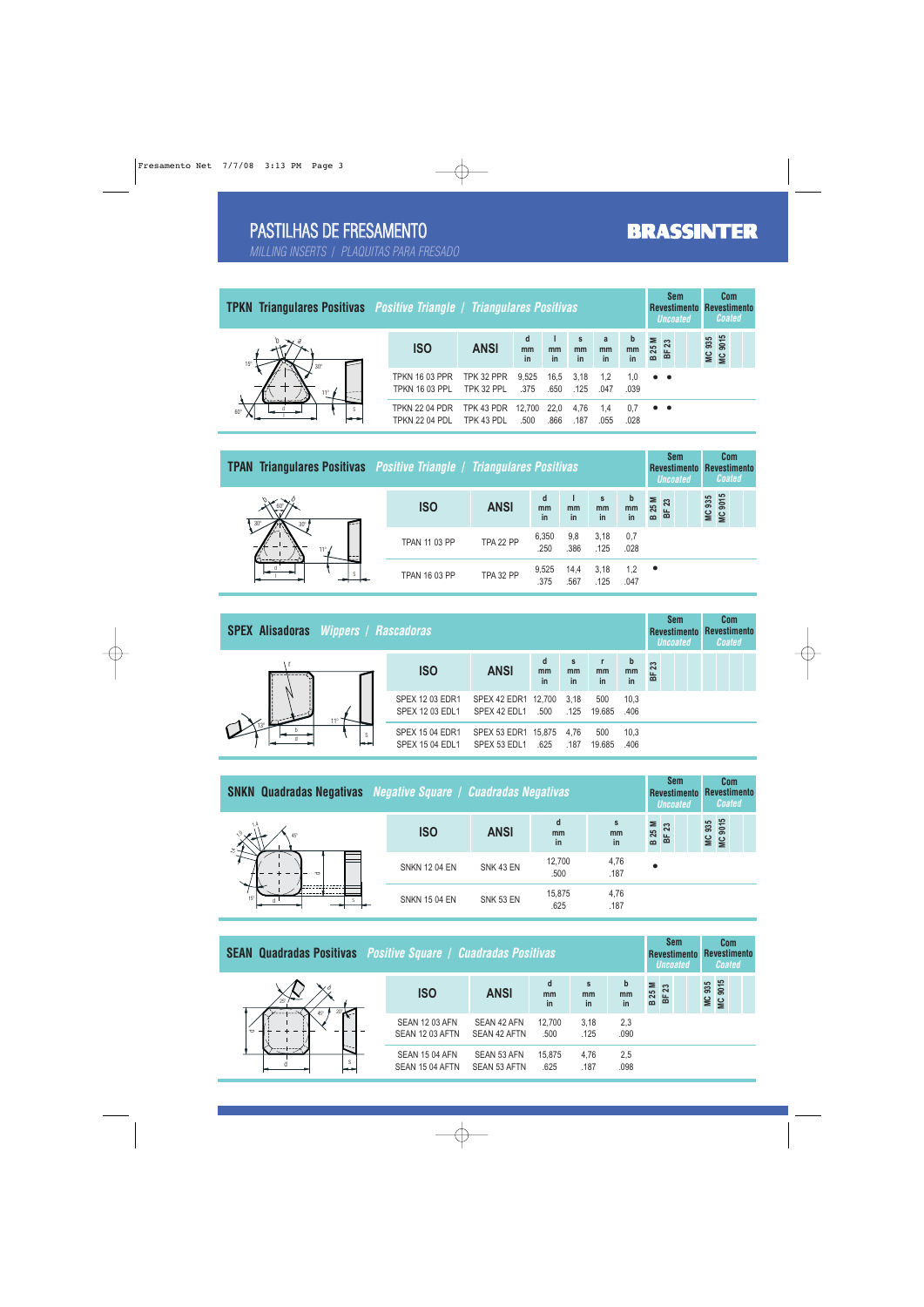MILLING INSERTS / PLAQUITAS PARA FRESADO

#### **BRASSINTER**

|          |                                          | <b>SEKN Quadradas Positivas Positive Square / Cuadradas Positivas</b><br><b>Revestimento</b> |                |               |               |                  |        |                   | Com<br><b>Revestimento</b><br><b>Coated</b> |
|----------|------------------------------------------|----------------------------------------------------------------------------------------------|----------------|---------------|---------------|------------------|--------|-------------------|---------------------------------------------|
|          | <b>ISO</b>                               | <b>ANSI</b>                                                                                  | d<br>mm<br>in  | s<br>mm<br>in | b<br>mm<br>in | Σ<br><b>B</b> 25 | ຕ<br>齿 | MC 9015<br>MC 935 |                                             |
| 45°<br>ᇰ | <b>SEKN 12 03 AFN</b><br>SEKN 12 03 AFTN | SEK 42 AFN<br>SEK 42 AFTN                                                                    | 12,700<br>.500 | 3,18<br>.125  | 2,3<br>.090   | $\bullet$        |        |                   |                                             |
|          | <b>SEKN 15 04 AFN</b><br>SEKN 15 04 AFTN | SEK 53 AFN<br>SEK 53 AFTN                                                                    | 15,875<br>.625 | 4.76<br>.187  | 2,5<br>.098   |                  |        |                   |                                             |

| <b>SPKN Quadradas Positivas Positive Square / Cuadradas Positivas</b> | <b>Sem</b><br>Revestimento<br><b>Uncoated</b>  | Com<br><b>Revestimento</b><br><b>Coated</b> |                |               |                       |                                                       |
|-----------------------------------------------------------------------|------------------------------------------------|---------------------------------------------|----------------|---------------|-----------------------|-------------------------------------------------------|
|                                                                       | <b>ISO</b>                                     | <b>ANSI</b>                                 | d<br>mm<br>in  | s<br>mm<br>in | 25 M<br>ಇ<br>$\Omega$ | 935<br>9015<br>$\overline{\mathsf{M}}$<br>$rac{1}{2}$ |
| ರ<br>$11^{\circ}$                                                     | <b>SPKN 12 03 EDR</b><br><b>SPKN 12 03 EDL</b> | SPK 42 EDR<br>SPK 42 EDL                    | 12,700<br>.500 | 3,18<br>.125  | $\bullet\quad\bullet$ |                                                       |
| 37°30                                                                 | <b>SPKN 15 04 EDR</b><br><b>SPKN 15 04 EDL</b> | SPK 53 EDR<br>SPK 53 EDL                    | 15,875<br>.625 | 4,760<br>.187 |                       |                                                       |

| <b>SNEX Alisadoras Wippers / Rascadoras</b> |        |                              |              |                |                          |               |                         |       | <b>Sem</b><br><b>Uncoated</b> | <b>Com</b><br>Revestimento Revestimento<br><b>Coated</b> |
|---------------------------------------------|--------|------------------------------|--------------|----------------|--------------------------|---------------|-------------------------|-------|-------------------------------|----------------------------------------------------------|
|                                             |        | <b>ISO</b>                   | <b>ANSI</b>  | d<br>mm<br>in  | s<br><sub>mm</sub><br>in | mm<br>in      | $\mathbf b$<br>mm<br>in | BF 23 |                               |                                                          |
|                                             |        | <b>SNEX 12 04 ENN1</b>       | SNEX 43 ENN1 | 12,700<br>.500 | 4,76<br>.187             | 500<br>19.685 | 10,3<br>.406            |       |                               |                                                          |
|                                             | S<br>- | SNEX 15 04 ENN1 SNEX 53 ENN1 |              | 15,875<br>.625 | 4,76<br>.187             | 500<br>19.685 | 10,3<br>.406            |       |                               |                                                          |

| <b>SEMN Quadradas Positivas Positive Square / Cuadradas Positivas</b> |                      |             |                |               |                         | <b>Sem</b><br><b>Uncoated</b>                    | <b>Com</b><br>Revestimento Revestimento<br><b>Coated</b> |
|-----------------------------------------------------------------------|----------------------|-------------|----------------|---------------|-------------------------|--------------------------------------------------|----------------------------------------------------------|
|                                                                       | <b>ISO</b>           | <b>ANSI</b> | d<br>mm<br>in  | S<br>mm<br>in | $\mathbf b$<br>mm<br>in | <b>B 25 M</b><br>$\boldsymbol{\mathcal{Z}}$<br>놂 | MC 935<br>MC 9015                                        |
| ᇰ<br>S                                                                | <b>SEMN 12 04 AZ</b> | SEM 43 AZ   | 12,700<br>.500 | 4,76<br>.187  | 2,0<br>.078             | $\bullet$                                        |                                                          |

| <b>SBAN Alisadoras Wippers / Rascadoras</b> |               |             |                         |               |               |                          |                     |               | <b>Sem</b><br><b>Uncoated</b>   | Revestimento | <b>Com</b><br><b>Revestimento</b><br><b>Coated</b> |  |
|---------------------------------------------|---------------|-------------|-------------------------|---------------|---------------|--------------------------|---------------------|---------------|---------------------------------|--------------|----------------------------------------------------|--|
|                                             | <b>ISO</b>    | <b>ANSI</b> | d<br>mm<br>in           | s<br>mm<br>in | a<br>mm<br>in | $\mathsf{b}$<br>mm<br>in | mm<br>$\mathsf{in}$ | <b>B 25 M</b> | $\boldsymbol{\mathcal{Z}}$<br>岀 |              | MC 935<br>MC 9015                                  |  |
|                                             | SBAN 12 03 ZZ | SBAN 42 ZZ  | 12,700 3,18<br>500 .125 |               | 1,2<br>.047   | 0.67<br>.026             | 2690<br>106         |               |                                 |              |                                                    |  |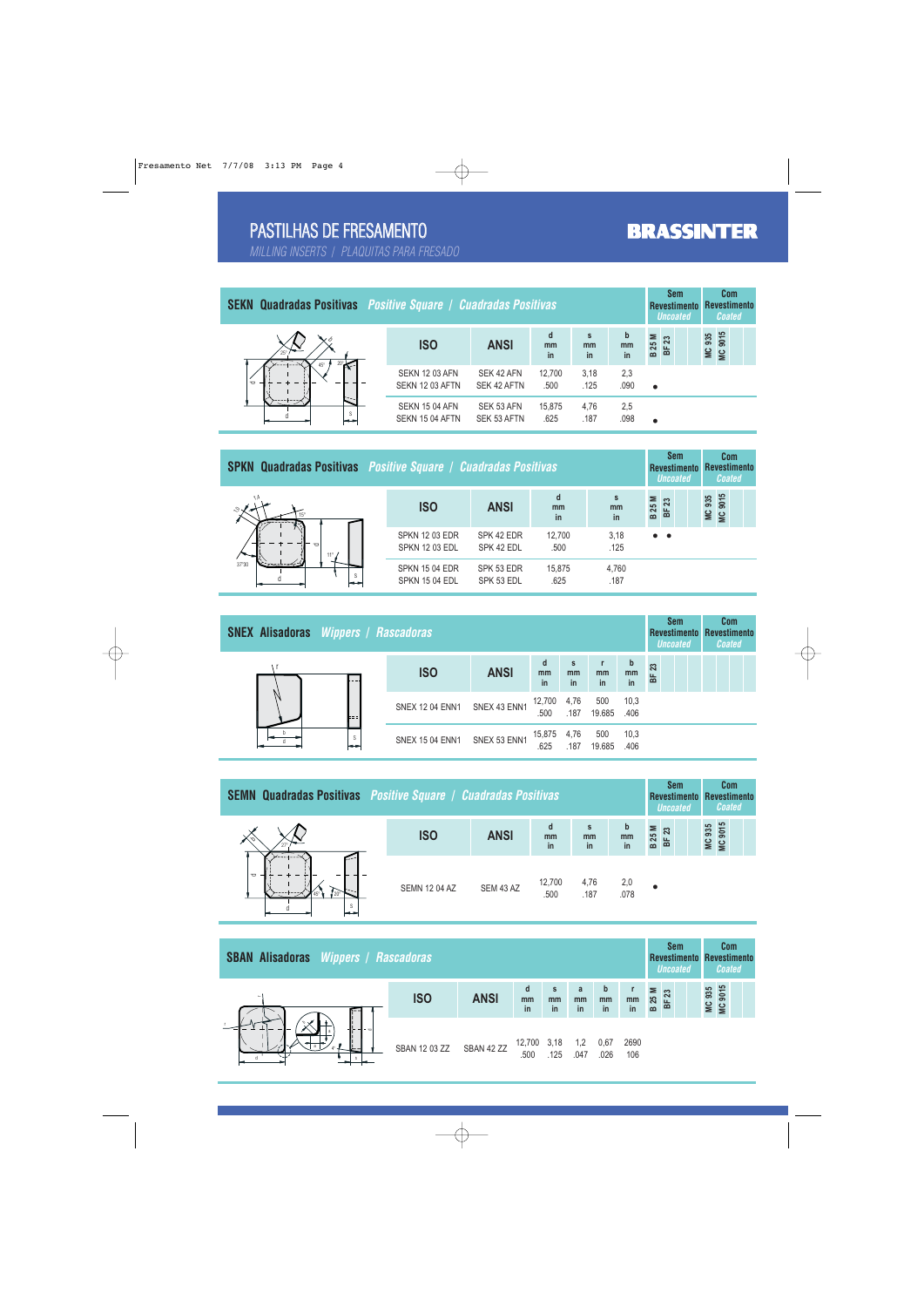MILLING INSERTS / PLAQUITAS PARA FRESADO

#### **BRASSINTER**

| <b>SBEX Quadradas Positivas Positive Square / Cuadradas Positivas</b> |               |             |                |               |                         | <b>Sem</b><br><b>Uncoated</b> |               |                   | Com<br>Revestimento Revestimento<br><b>Coated</b> |  |
|-----------------------------------------------------------------------|---------------|-------------|----------------|---------------|-------------------------|-------------------------------|---------------|-------------------|---------------------------------------------------|--|
|                                                                       | <b>ISO</b>    | <b>ANSI</b> | d<br>mm<br>in  | s<br>mm<br>in | $\mathbf b$<br>mm<br>in | <b>BF 23</b>                  | <b>B 25 M</b> | MC 935<br>MC 9015 |                                                   |  |
| ᇰ<br>S                                                                | SBEX 12 03 ZZ | SBEX 42 ZZ  | 12,650<br>.500 | 3,18<br>.125  | 0,8<br>.031             |                               |               |                   |                                                   |  |

| <b>TFAN Triangulares Positivas Positive Triangle / Triangulares Positivas</b><br>Fresagem de Alumínio Aluminium Milling / Fresado de Alunínio |                                                |                          |                |                          |                          |               | <b>Sem</b><br>Revestimento Revestimento<br><b>Uncoated</b> | <b>Com</b><br><b>Coated</b> |
|-----------------------------------------------------------------------------------------------------------------------------------------------|------------------------------------------------|--------------------------|----------------|--------------------------|--------------------------|---------------|------------------------------------------------------------|-----------------------------|
|                                                                                                                                               | <b>ISO</b>                                     | <b>ANSI</b>              | d<br>mm<br>in  | s<br><sub>mm</sub><br>in | a<br><sub>mm</sub><br>in | b<br>mm<br>in | ౚ<br>$\overline{B}$                                        |                             |
| $30^\circ$                                                                                                                                    | <b>TFAN 16 03 PFR</b>                          | TFA 32 PFR               | 9,525<br>.375  | 3,18<br>.125             | 1,2<br>.047              | 1,0<br>0.39   |                                                            |                             |
| S                                                                                                                                             | <b>TFAN 22 03 PFR</b><br><b>TFAN 22 03 PFL</b> | TFA 42 PFR<br>TFA 42 PFL | 12.700<br>.500 | 3.18<br>.125             | 2.5<br>.098              | 0.7<br>.028   |                                                            |                             |

| <b>TNMN Triangulares Negativas</b> Negative Triangle / Triangulares Negativas |                      |                  |                |                                     |                         |                         | <b>Sem</b><br>Revestimento Revestimento<br><b>Uncoated</b> |                   | <b>Com</b><br><b>Coated</b> |
|-------------------------------------------------------------------------------|----------------------|------------------|----------------|-------------------------------------|-------------------------|-------------------------|------------------------------------------------------------|-------------------|-----------------------------|
| 60 <sup>°</sup>                                                               | <b>ISO</b>           | <b>ANSI</b>      | d<br>mm<br>in  | $\mathbf{s}$<br><sub>mm</sub><br>in | $\mathbf b$<br>mm<br>in | ⋝<br>25<br>$\mathbf{m}$ | က<br>œ                                                     | MC 935<br>MC 9015 |                             |
| $15^\circ$                                                                    | <b>TNMN 12 04 AN</b> | <b>TNM 43 AN</b> | 12,700<br>.500 | 4.76<br>.187                        | 2,5<br>.098             |                         |                                                            |                   |                             |

| <b>SFAN Quadradas Positivas Positive Square / Cuadradas Positivas</b><br>Fresagem de Alumínio Aluminium Milling / Fresado de Alunínio |                                                |                          |                |               |        | <b>Sem</b><br><b>Uncoated</b> | Com<br>Revestimento Revestimento<br><b>Coated</b> |
|---------------------------------------------------------------------------------------------------------------------------------------|------------------------------------------------|--------------------------|----------------|---------------|--------|-------------------------------|---------------------------------------------------|
| 11 <sup>°</sup> 44                                                                                                                    | <b>ISO</b>                                     | <b>ANSI</b>              | d<br>mm<br>in  | s<br>mm<br>in | ౚ<br>놂 |                               |                                                   |
| $26^{\circ}$<br>ರ<br>S<br>╼                                                                                                           | <b>SFAN 12 03 EFR</b><br><b>SFAN 12 03 EFL</b> | SFA 42 EFR<br>SFA 42 EFL | 12,700<br>.500 | 3,18<br>.125  |        |                               |                                                   |

| <b>SFCX Alisadoras Wippers / Rascadoras</b>   |                                                  |                            |                |                          |               |                         |       | <b>Sem</b><br><b>Uncoated</b> | <b>Com</b><br>Revestimento Revestimento<br><b>Coated</b> |
|-----------------------------------------------|--------------------------------------------------|----------------------------|----------------|--------------------------|---------------|-------------------------|-------|-------------------------------|----------------------------------------------------------|
| $26^{\circ}$                                  | <b>ISO</b>                                       | <b>ANSI</b>                | d<br>mm<br>in  | s<br><sub>mm</sub><br>in | r<br>mm<br>in | $\mathbf b$<br>mm<br>in | BF 30 |                               |                                                          |
| Ν<br>$27^\circ$<br>$15^\circ$<br><sub>S</sub> | <b>SFCX 12 03 EFR1</b><br><b>SFCX 12 03 EFL1</b> | SFC 42 EFR1<br>SFC 42 EFL1 | 12,700<br>.500 | 3,18<br>.125             | 500<br>19.685 | 10,3<br>.406            |       |                               |                                                          |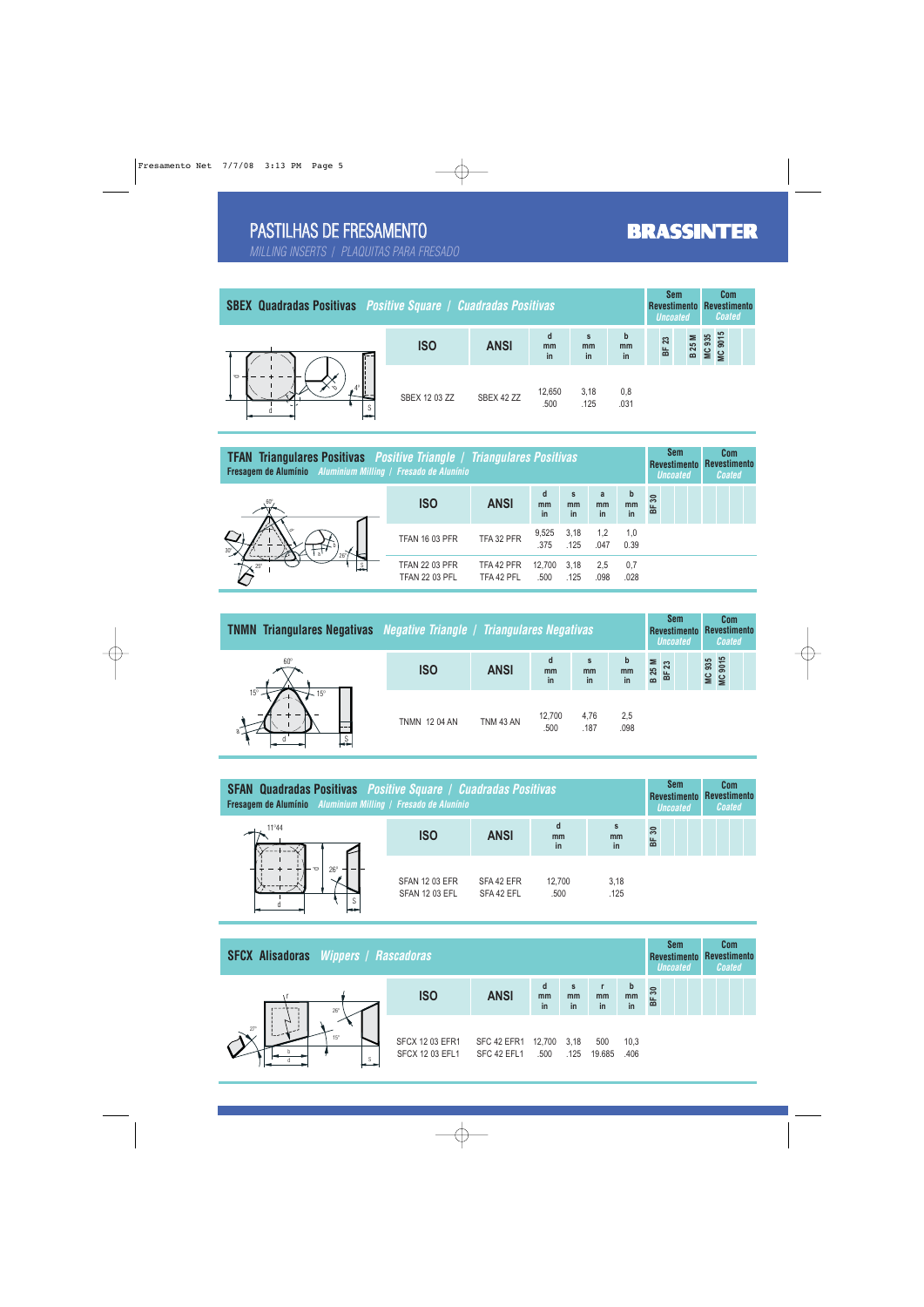| <u>Jiliaí</u>                                                                                                                                                  |                 |             |                                                                                                                                                                                                                                      |                                                      |                                                              |                                                                                                                                                                                                                                                  | BRASSINTE                                                                                                                                                                          |
|----------------------------------------------------------------------------------------------------------------------------------------------------------------|-----------------|-------------|--------------------------------------------------------------------------------------------------------------------------------------------------------------------------------------------------------------------------------------|------------------------------------------------------|--------------------------------------------------------------|--------------------------------------------------------------------------------------------------------------------------------------------------------------------------------------------------------------------------------------------------|------------------------------------------------------------------------------------------------------------------------------------------------------------------------------------|
| s<br>mg / Fresad<br>FRESAMENTO                                                                                                                                 | <b>OSI</b>      | <b>ANSI</b> | <b>Coated / Com Recubrimiento</b><br><b>Com Revestimento</b>                                                                                                                                                                         | ecubrimiento<br>Sem Revestimento<br>Uncoated / Sin I |                                                              | Applications / Aplicaciones<br>Aplicações                                                                                                                                                                                                        |                                                                                                                                                                                    |
|                                                                                                                                                                | <b>POT</b>      | ၓိ          |                                                                                                                                                                                                                                      |                                                      |                                                              | B25M (P15 - P40)<br>ප්<br>MC 935 (P15 - P50 - Revestida)                                                                                                                                                                                         | Nova classe para fresamento de aços em geral, inclusive inoxidáveis.                                                                                                               |
|                                                                                                                                                                | P10             | 55          |                                                                                                                                                                                                                                      |                                                      |                                                              | de corte.<br>com<br>G<br>Excelente tenacidade aliada a uma grande resistência<br>aços,<br>Revestida, universal para fresamento<br>extensa gama de aplicação.<br>desgaste e fissura térmica.                                                      | Sua revolucionária estrutura permite sua utilização nas mais diversas<br>condições, em especial naquelas que geram elevadas temperaturas                                           |
| Aço, aço fundido, aço forjado,<br>aço inoxidável e aço liga.                                                                                                   | <b>P20</b>      | ပိ          |                                                                                                                                                                                                                                      |                                                      |                                                              | B25M (P15 - P40)<br>Universal coated grade for milling of steels, with extended<br><b>MC 935 (P15 - P50 - Coated)</b>                                                                                                                            | New grade for milling of steels in general including stainiess                                                                                                                     |
| acero fundido, acero<br>Steel, steel castings, forged steel<br>stainless steel and alloy steel.<br>Acero,                                                      | <b>P30</b>      |             |                                                                                                                                                                                                                                      | <b>NSZ</b><br>g                                      | Resistência ao desgaste                                      | steels.<br>O,<br>Excellent toughness combined with great resistance<br>wear and thermal cracks.<br>application range.                                                                                                                            | in the most diverse<br>conditions, specially when as cutting temperatures are high<br>Its novel structure allows it to be used                                                     |
| forjado, acero aleado.                                                                                                                                         | <b>P40</b>      | ပိ          | <b>MC 935</b>                                                                                                                                                                                                                        |                                                      | pepioeual / ssauyfinol apepioeual                            | B25M (P15 - P40)<br>inoxidables.<br>Recubrida, universal para el fresado de aceros, con<br>$\overline{\sigma}$<br>gran resistencia<br>MC 935 (P15 - P50 - Recubrida)<br>extensa gama de aplicación.<br>Wear Resistance / Resistencia Al Desgaste | general, incluso<br>Su revolucionaria estructura permite su uso en las mas diversas<br>$\theta$<br>Nueva calidad para fresado de aceros                                            |
|                                                                                                                                                                | <b>P50</b>      |             |                                                                                                                                                                                                                                      |                                                      | ▶                                                            | elevadas del filo.<br>Excelente tenacidad unida a una gran re<br>desgastey resistencia a la fisuración termica                                                                                                                                   | condiciones, en especial aquellas que generan temperaturas muy                                                                                                                     |
| Aço, aço fundido, aço ao<br>manganês, aço inoxidável e ferro<br>fundido maleável.<br>fundido,                                                                  | M <sub>01</sub> |             |                                                                                                                                                                                                                                      |                                                      |                                                              | MC 935 (M25 - M40 - Revestida)                                                                                                                                                                                                                   |                                                                                                                                                                                    |
| Steel, cast steel, stainless steel                                                                                                                             | <b>M10</b>      |             |                                                                                                                                                                                                                                      | <b>NSS</b>                                           |                                                              | Para a usinagem geral de aços inoxidáveis austentitoos com velocidade de corte baixa.<br>Elevada resistência a formação de aresta postiça.<br>MC 935 (M25 - M40 - Coated)                                                                        |                                                                                                                                                                                    |
| and malleable cast iron.                                                                                                                                       | <b>M20</b>      |             | <b>NC 935</b>                                                                                                                                                                                                                        | $\mathbf{B}$                                         | <b>Resistência ao desgaste</b>                               | General machining of austenitic stainless steels at low cutting speeds<br>Great resistance to built un edge.                                                                                                                                     |                                                                                                                                                                                    |
| $\overline{\sigma}$ ><br>Acero, acero fundido, acero<br>manganeso, acero inoxidable<br>hierro fundido maleable                                                 | <b>M30</b>      |             |                                                                                                                                                                                                                                      |                                                      | Tenacidae Toughna Senson Tenacidad                           | Mecanizado em general de aceró inoxidable austenitico com velocidade de corte baja.<br>Elevada resistencia a la formacion del filo de aportación.<br>MC 935 (M25 - M40 - Recubrida)<br>Wear Resistance / Resistencia Al Desgaste                 |                                                                                                                                                                                    |
| Ferro fundido cinzento, coquilha-<br>do, maleável de cavaco curto. Aço<br>temperado, metal não ferroso,                                                        | K01             | 3           |                                                                                                                                                                                                                                      |                                                      |                                                              | BF 23 (K10 - K20)<br>Para desbaste e acabamento de ferros funcidos, sem<br>refrigeração com extensa gama de velocidades de cote e com<br>MC 9015 (K01 - K25 - Revestida)                                                                         | ao desgaste e à deformação plástica<br>Complementa a MC 9015 para operações com baixa velocidade de corte.<br>Apresenta grande resistência                                         |
| Grey cast iron, chilled cast, iron<br>malleable cast iron with short<br>chips, hardened steel, non-ferrous<br>metals, plastics and wood.<br>plástico e madeira | <b>K10</b>      | <b>3</b>    | <b>MC 9015</b>                                                                                                                                                                                                                       | <b>BF 23</b>                                         | <b>Teni</b> asmaT / szənd <u>iy</u> un bir <b>bəsbissaəT</b> | BF 23 (K10 - K20)<br>MC 9015 (K01 - K25 - Coated)<br>alta resistência à abrasão.<br>Wear Resistance / Resistencia Al Desgaste                                                                                                                    | Recomendada para operações de acabamento                                                                                                                                           |
| en coquilla,<br>Hierro fundido gris,<br>maleable de viruta                                                                                                     | K20             | 23          |                                                                                                                                                                                                                                      |                                                      | Resistência ao desgaste                                      | BF 23 (K10 - K20)<br>Ш<br>Roughing and finishing of cast irons, without cooling, through<br>extended range of cutting speeds. Great resistance to abrasion.<br>MC 9015 (K01 - K25 - Recoberta)                                                   | Complements MC 9015 for operations with less cutting speeds it has great<br>resistance to wear and deformation. Recommended for finishing operations.                              |
| Acero<br>corta, Acero<br>no hérreos,<br>metales<br>templado, metales<br>plásticos y madera.                                                                    | K30             | <u>δ</u>    |                                                                                                                                                                                                                                      |                                                      |                                                              | refrigeracion, con extensa gama de velocidad de corte con alta<br>-Sin<br>fundido<br>hierro<br>ep<br>acabado<br>$\overline{\phantom{0}}$<br>para desbaste<br>resistencia por abrasión.<br>Calidad                                                | Complementa a MC 9015 para operaciones con baja velocidad de corte.<br>Presenta gran resistencia al desgaste a la defromación plastica<br>Recomendada para operaciones en acabado. |
| B                                                                                                                                                              |                 |             | A posição e forma do simbolo indica o campo de aplicação / The application range is indicated by the mark position<br>A - Centro do campo de aplicação / Center application range / Centro del campo de aplicación<br>B - Campo de a |                                                      |                                                              | and shape / La posicion y forma del símbolo indica el campo de aplicación                                                                                                                                                                        | Para maiores informações consulte nosso Depto. Técnico<br>Para additional information contact our Technical Department<br>Para informaciones adicionales consulte n/ Dept. Técnico |